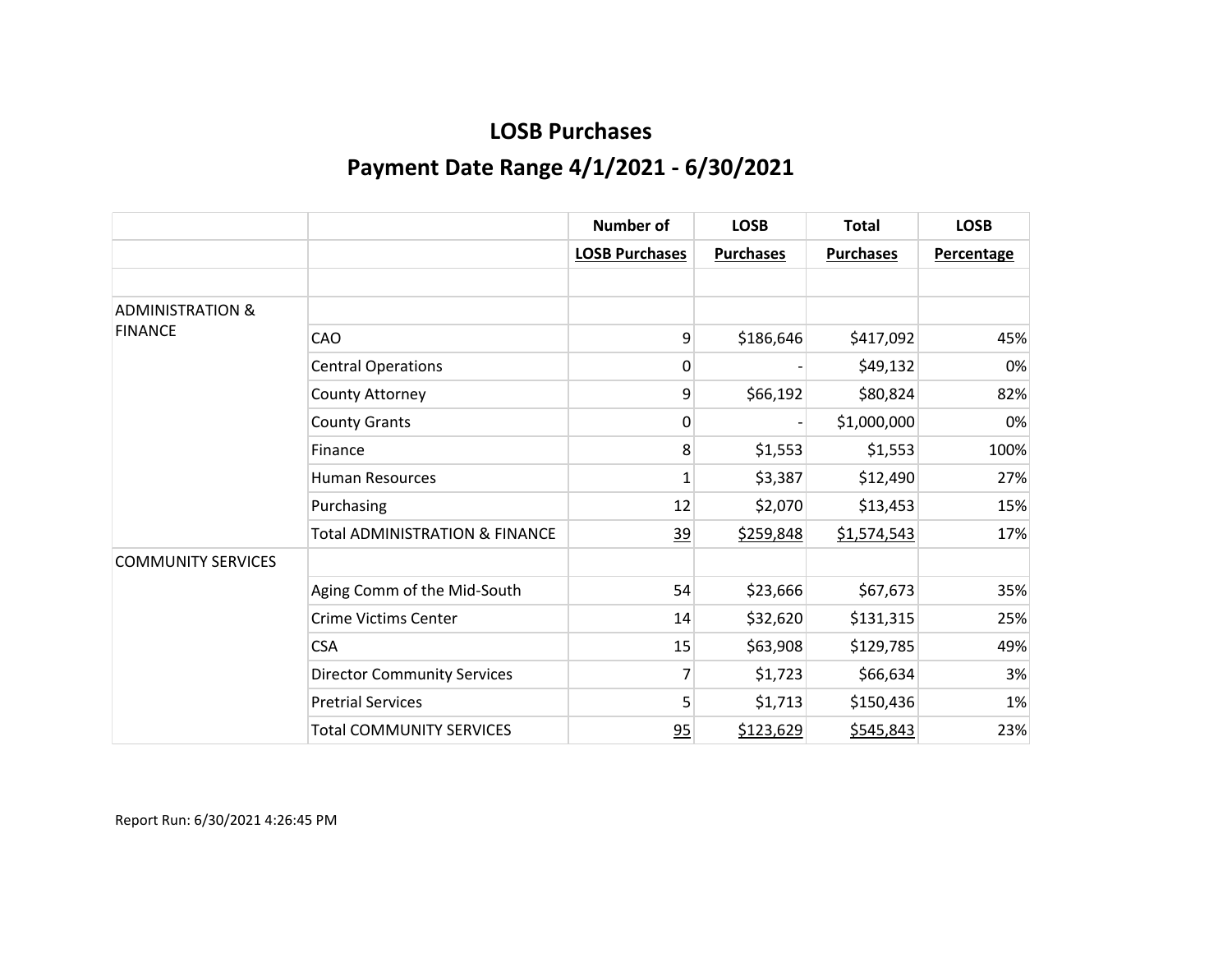| <b>CORRECTIONS</b>        |                                        |                |           |             |     |
|---------------------------|----------------------------------------|----------------|-----------|-------------|-----|
|                           | <b>Correction Center Facility</b>      | 3              | \$9,100   | \$13,902    | 65% |
|                           | <b>Corrections Administration</b>      | 135            | \$122,508 | \$812,567   | 15% |
|                           | <b>Total CORRECTIONS</b>               | 138            | \$131,607 | \$826,470   | 16% |
| <b>EMPLOYEE BENEFITS</b>  |                                        |                |           |             |     |
|                           | Employee Health Insurance              | 0              |           | \$107,197   | 0%  |
|                           | <b>Total EMPLOYEE BENEFITS</b>         | $\overline{0}$ |           | \$107,197   | 0%  |
| <b>HEALTH SERVICES</b>    |                                        |                |           |             |     |
|                           | Admin & Finance - Health Sycs          | 71             | \$240,620 | \$292,995   | 82% |
|                           | <b>Community Health</b>                | 62             | \$30,829  | \$172,638   | 18% |
|                           | <b>Environmental Health Services</b>   | 49             | \$28,776  | \$277,621   | 10% |
|                           | <b>Forensic Services</b>               | $\overline{2}$ | \$140     | \$821,070   | 0%  |
|                           | <b>Health Planning &amp; Promotion</b> | 9              | \$30,826  | \$106,081   | 29% |
|                           | <b>Inmate Medical Care</b>             | 1              | \$1,957   | \$18,589    | 11% |
|                           | <b>Public Health Safety</b>            | 10             | \$4,348   | \$97,441    | 4%  |
|                           | Ryan White                             | $\overline{2}$ | \$321     | \$24,922    | 1%  |
|                           | <b>Total HEALTH SERVICES</b>           | 206            | \$337,817 | \$1,811,356 | 19% |
| <b>INFORMATION</b>        |                                        |                |           |             |     |
| <b>TECHNOLOGY SERVICE</b> | <b>IT Internal Services</b>            | 36             | \$95,198  | \$525,821   | 18% |
|                           | IT Operations                          | 47             | \$44,396  | \$463,628   | 10% |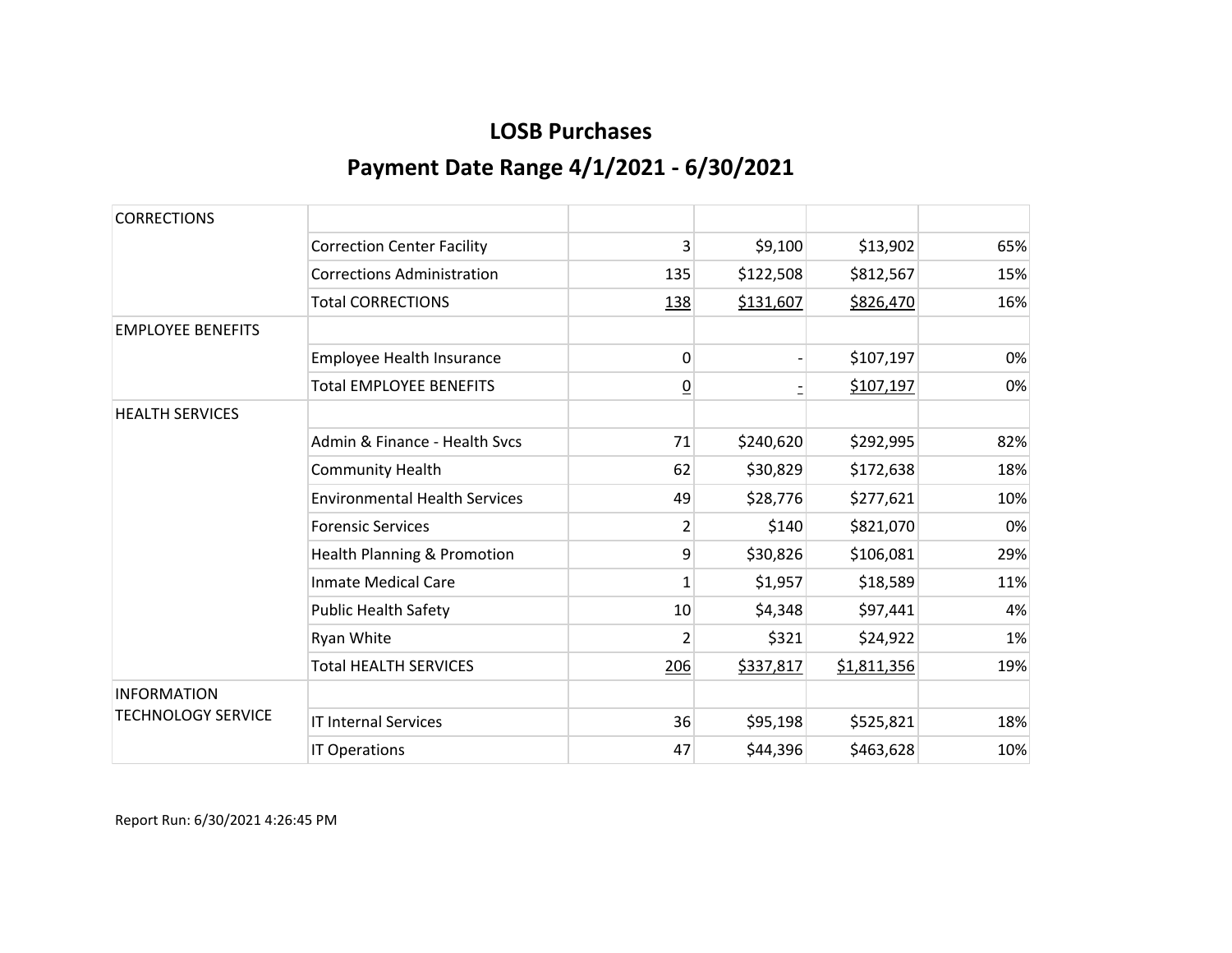| <b>INFORMATION</b><br><b>TECHNOLOGY SERVICE</b> | Total INFORMATION TECHNOLOGY<br><b>SERVICE</b> | 83           | \$139,594 | \$989,449   | 14% |
|-------------------------------------------------|------------------------------------------------|--------------|-----------|-------------|-----|
| <b>JAIL DIVISION</b>                            |                                                |              |           |             |     |
|                                                 | Jail Administration                            | 34           | \$17,809  | \$30,127    | 59% |
|                                                 | Jail Programs                                  | 41           | \$27,728  | \$954,768   | 3%  |
|                                                 | Jail Security                                  | 39           | \$49,405  | \$248,952   | 20% |
|                                                 | <b>Total JAIL DIVISION</b>                     | 114          | \$94,942  | \$1,233,846 | 8%  |
| <b>JUDICIAL</b>                                 |                                                |              |           |             |     |
|                                                 | <b>Attorney General</b>                        | 1            | \$4,842   | \$18,304    | 26% |
|                                                 | <b>Chancery Court</b>                          | 7            | \$1,000   | \$61,220    | 2%  |
|                                                 | <b>Circuit Court</b>                           | 11           | \$2,828   | \$63,143    | 4%  |
|                                                 | <b>Criminal Court</b>                          | 25           | \$2,490   | \$53,937    | 5%  |
|                                                 | <b>General Sessions Court</b>                  | 29           | \$14,455  | \$106,521   | 14% |
|                                                 | <b>Jury Commission</b>                         | $\mathbf{1}$ | \$240     | \$1,395     | 17% |
|                                                 | Juvenile Court Clerk                           | 5            | \$4,363   | \$10,153    | 43% |
|                                                 | Juvenile Court Judge                           | 29           | \$11,948  | \$58,264    | 21% |
|                                                 | Probate Court                                  | 4            | \$799     | \$1,124     | 71% |
|                                                 | <b>Public Defender</b>                         | 11           | \$27,331  | \$83,054    | 33% |
|                                                 | <b>Total JUDICIAL</b>                          | <u>123</u>   | \$70,296  | \$457,115   | 15% |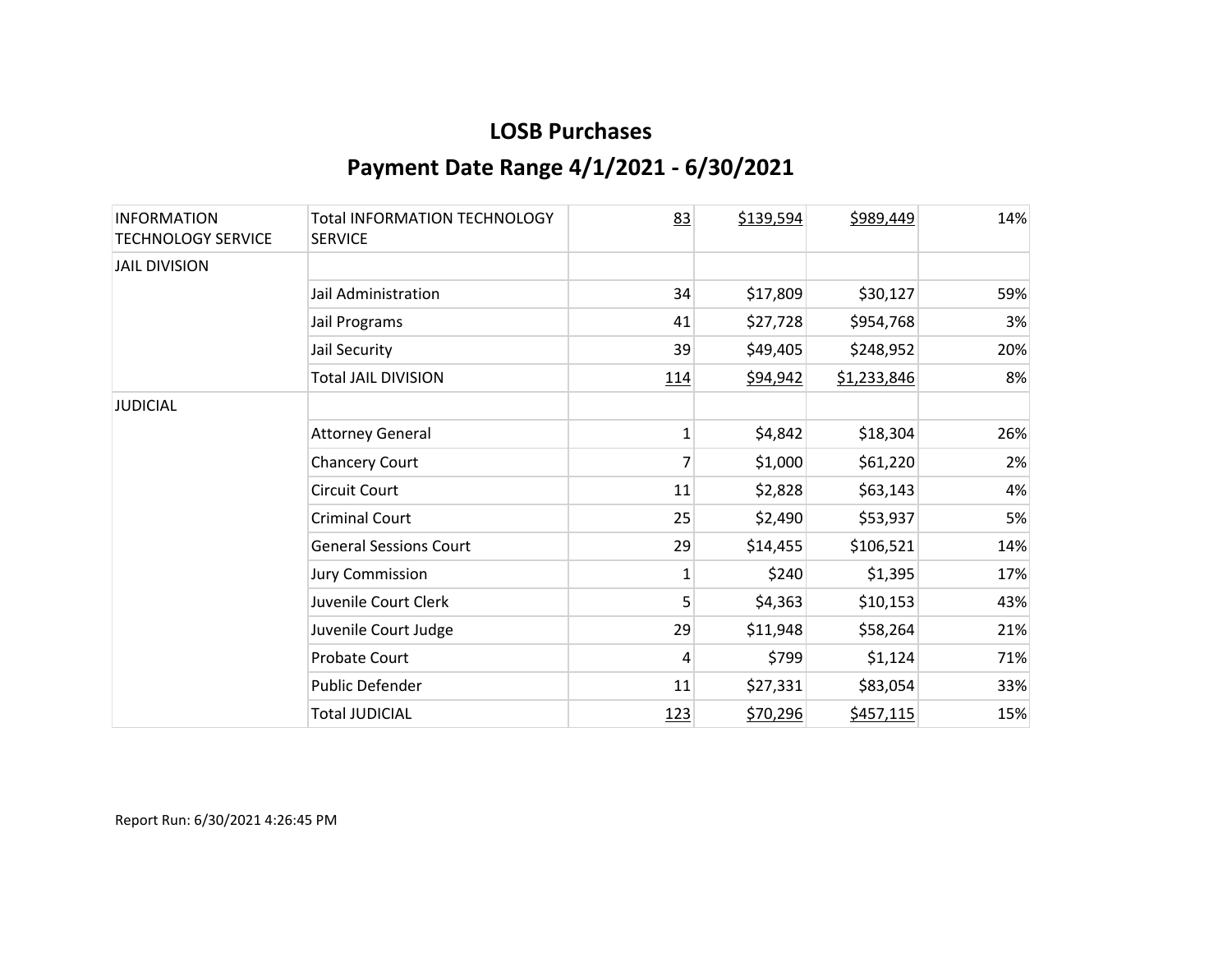| <b>LAW ENFORCEMENT</b>  |                                                       |                |           |           |      |
|-------------------------|-------------------------------------------------------|----------------|-----------|-----------|------|
|                         | <b>Chief Deputy</b>                                   | 6              | \$2,841   | \$3,805   | 75%  |
|                         | Courts                                                | 2              | \$348,277 | \$355,389 | 98%  |
|                         | <b>Detectives</b>                                     | $\overline{2}$ | \$504     | \$17,277  | 3%   |
|                         | Fugitive                                              | 3              | \$338     | \$975     | 35%  |
|                         | <b>Special Operations</b>                             | 13             | \$9,276   | \$77,941  | 12%  |
|                         | Training                                              | 4              | \$5,994   | \$110,777 | 5%   |
|                         | <b>Uniform Patrol</b>                                 | $\overline{2}$ | \$5,920   | \$17,495  | 34%  |
|                         | <b>Total LAW ENFORCEMENT</b>                          | 32             | \$373,149 | \$583,659 | 64%  |
| <b>MISCELLANEOUS</b>    |                                                       |                |           |           |      |
| <b>INTERNAL SERVICE</b> | Admin & Finance - Health Sycs                         | 0              |           | \$629     | 0%   |
|                         | <b>Total MISCELLANEOUS INTERNAL</b><br><b>SERVICE</b> | $\overline{0}$ |           | \$629     | 0%   |
| OTHER ELECTED OFFICIALS |                                                       |                |           |           |      |
|                         | Assessor                                              | 20             | \$42,861  | \$183,072 | 23%  |
|                         | <b>County Clerk</b>                                   | 6              | \$6,252   | \$19,162  | 33%  |
|                         | <b>Election Commission</b>                            | 9              | \$1,229   | \$2,179   | 56%  |
|                         | <b>Equal Opportunity Compliance</b>                   | 7              | \$703     | \$703     | 100% |
|                         | Legislative Operations                                | 11             | \$50,384  | \$109,546 | 46%  |
|                         | Register                                              | 6              | \$12,378  | \$19,277  | 64%  |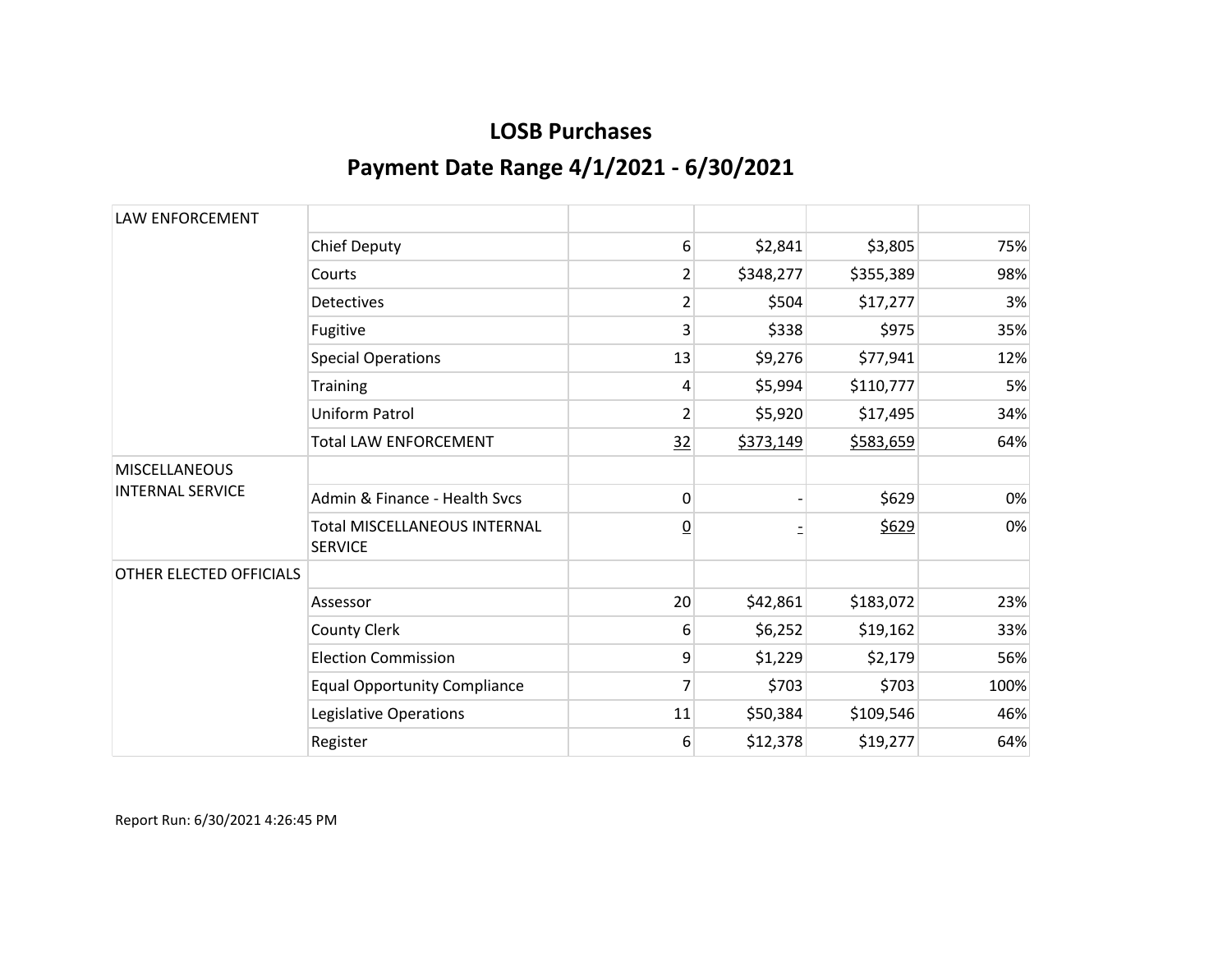| OTHER ELECTED OFFICIALS | Trustee                              | 11             | \$40,349  | \$244,519 | 17% |
|-------------------------|--------------------------------------|----------------|-----------|-----------|-----|
|                         | <b>Total OTHER ELECTED OFFICIALS</b> | $\frac{70}{2}$ | \$154,155 | \$578,458 | 27% |
| <b>Other Offices</b>    |                                      |                |           |           |     |
|                         | Jail Programs                        | 0              |           |           | 0%  |
|                         | <b>Support Services</b>              | 0              |           |           | 0%  |
|                         | <b>Total Other Offices</b>           | <u>0</u>       |           |           | 0%  |
| <b>PLANNING &amp;</b>   |                                      |                |           |           |     |
| <b>DEVELOPMENT</b>      | Admin & Finance - Health Svcs        | 3              | \$353     | \$32,166  | 1%  |
|                         | <b>Codes Enforcement</b>             | 14             | \$2,037   | \$101,806 | 2%  |
|                         | Director - Planning & Developm       | 7              | \$1,071   | \$29,088  | 4%  |
|                         | Housing                              | 14             | \$153,357 | \$312,912 | 49% |
|                         | <b>Regional Services</b>             | 4              | \$495     | \$67,155  | 1%  |
|                         | <b>Resilience Department</b>         | 4              | \$3,486   | \$382,733 | 1%  |
|                         | Total PLANNING & DEVELOPMENT         | 46             | \$160,800 | \$925,860 | 17% |
| <b>PUBLIC WORKS</b>     |                                      |                |           |           |     |
|                         | Director & Staff-Public Works        | 1              | \$352     | \$331,814 | 0%  |
|                         | <b>Environmental Programs</b>        | 17             | \$5,495   | \$117,354 | 5%  |
|                         | <b>Fire Department</b>               | 89             | \$22,177  | \$425,489 | 5%  |
|                         | <b>Fleet Services</b>                | 2              | \$278     | \$323,292 | 0%  |